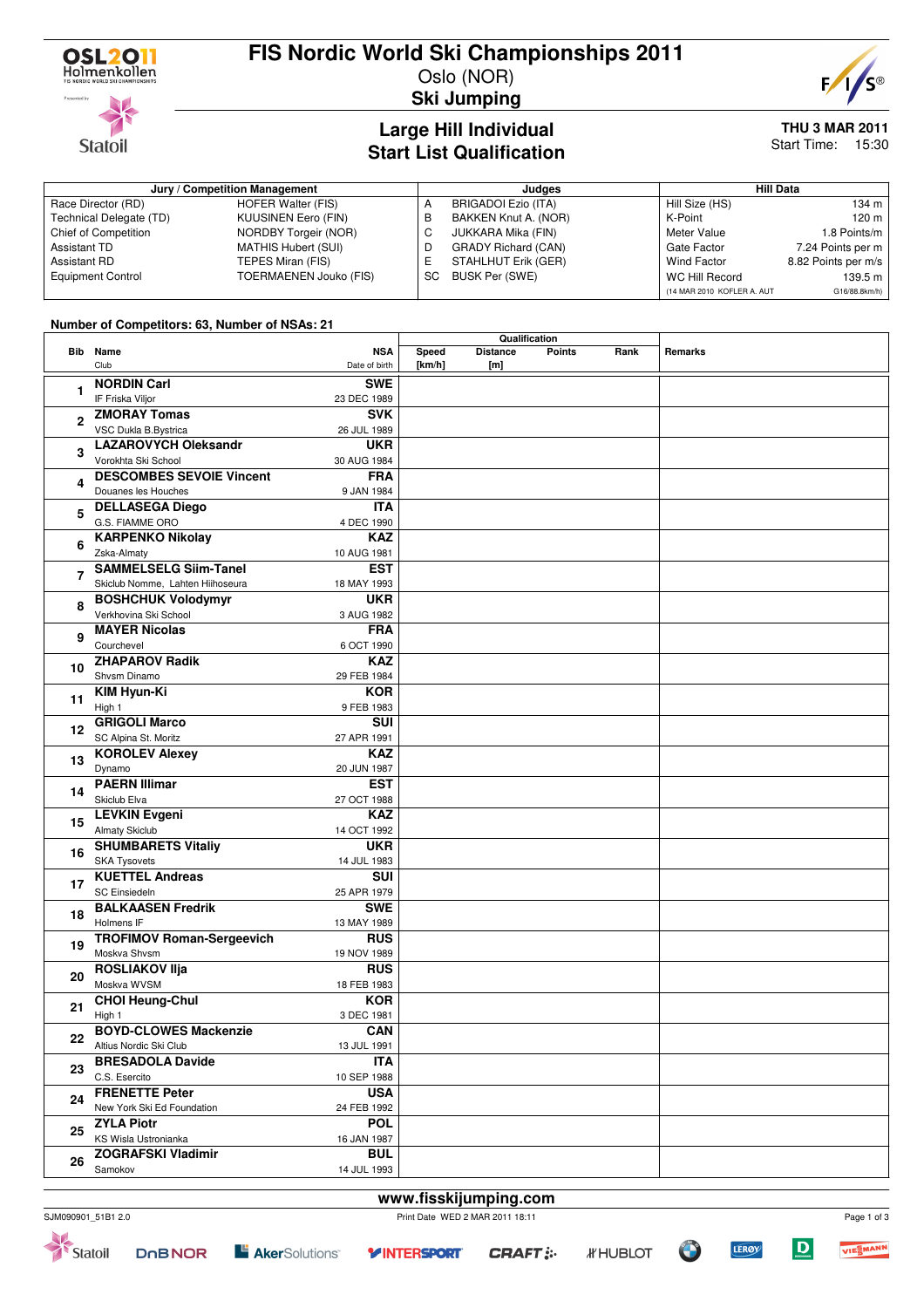

### **FIS Nordic World Ski Championships 2011**

Oslo (NOR) **Ski Jumping**



**Statoil** 

#### **Large Hill Individual Start List Qualification**

**THU 3 MAR 2011** Start Time: 15:30

|                     |                                     |               | Qualification |                 |               |      |         |
|---------------------|-------------------------------------|---------------|---------------|-----------------|---------------|------|---------|
|                     | <b>Bib</b> Name                     | <b>NSA</b>    | Speed         | <b>Distance</b> | <b>Points</b> | Rank | Remarks |
|                     | Club                                | Date of birth | [km/h]        | [m]             |               |      |         |
|                     | <b>HLAVA Lukas</b>                  | <b>CZE</b>    |               |                 |               |      |         |
| 27                  | Dukla Liberec                       | 10 SEP 1984   |               |                 |               |      |         |
|                     | <b>MORASSI Andrea</b>               | <b>ITA</b>    |               |                 |               |      |         |
| 28                  | C.S. Forestale                      | 30 AUG 1988   |               |                 |               |      |         |
|                     |                                     |               |               |                 |               |      |         |
| 29                  | <b>COLLOREDO Sebastian</b>          | <b>ITA</b>    |               |                 |               |      |         |
|                     | G.S. Fiamme Gialle                  | 9 SEP 1987    |               |                 |               |      |         |
| 30                  | <b>DAMJAN Jernej</b>                | <b>SLO</b>    |               |                 |               |      |         |
|                     | SSK Costella Ilirija                | 28 MAY 1983   |               |                 |               |      |         |
| 31                  | <b>TAKEUCHI Taku</b>                | <b>JPN</b>    |               |                 |               |      |         |
|                     | Kitano Construction Corp. Ski Club  | 20 MAY 1987   |               |                 |               |      |         |
| 32                  | <b>YUMOTO Fumihisa</b>              | <b>JPN</b>    |               |                 |               |      |         |
|                     | Tokyo Biso Group Ski Team           | 23 APR 1984   |               |                 |               |      |         |
| 33                  | <b>MUOTKA OIII</b>                  | <b>FIN</b>    |               |                 |               |      |         |
|                     | Ounasvaaran Hiihtoseura             | 14 JUL 1988   |               |                 |               |      |         |
| 34                  | <b>AHONEN Janne</b>                 | <b>FIN</b>    |               |                 |               |      |         |
|                     | Lahden Hiihtoseura                  | 11 MAY 1977   |               |                 |               |      |         |
|                     | <b>KOIVURANTA Anssi</b>             | <b>FIN</b>    |               |                 |               |      |         |
| 35                  | Kuusamon Erä-Veikot                 | 3 JUL 1988    |               |                 |               |      |         |
|                     | <b>TEPES Jurij</b>                  | <b>SLO</b>    |               |                 |               |      |         |
| 36                  | SD Dolomiti                         | 14 FEB 1989   |               |                 |               |      |         |
|                     | <b>FREITAG Richard</b>              | <b>GER</b>    |               |                 |               |      |         |
| 37                  | SG Nickelhuette Aue                 | 14 AUG 1991   |               |                 |               |      |         |
|                     | <b>HULA Stefan</b>                  | <b>POL</b>    |               |                 |               |      |         |
| 38                  | SSR LZS SOKOL Szczyrk               | 29 SEP 1986   |               |                 |               |      |         |
|                     | <b>KORNILOV Denis</b>               | <b>RUS</b>    |               |                 |               |      |         |
| 39                  | Sdushor N. Novgorod Dinamo          | 17 AUG 1986   |               |                 |               |      |         |
|                     |                                     | <b>CZE</b>    |               |                 |               |      |         |
| 40                  | <b>JANDA Jakub</b><br>Dukla Liberec |               |               |                 |               |      |         |
|                     |                                     | 27 APR 1978   |               |                 |               |      |         |
| 41                  | <b>SCHMITT Martin</b>               | <b>GER</b>    |               |                 |               |      |         |
|                     | SC Furtwangen                       | 29 JAN 1978   |               |                 |               |      |         |
| 42                  | <b>MATURA Jan</b>                   | <b>CZE</b>    |               |                 |               |      |         |
|                     | Dukla Liberec                       | 29 JAN 1980   |               |                 |               |      |         |
| 43                  | <b>CHEDAL Emmanuel</b>              | <b>FRA</b>    |               |                 |               |      |         |
|                     | <b>SC Courchevel</b>                | 15 JAN 1983   |               |                 |               |      |         |
| 44                  | <b>PREVC Peter</b>                  | <b>SLO</b>    |               |                 |               |      |         |
|                     | SK Triglav Kranj                    | 20 SEP 1992   |               |                 |               |      |         |
| 45                  | <b>KASAI Noriaki</b>                | <b>JPN</b>    |               |                 |               |      |         |
|                     | Tsuchiya Home Ski Team              | 6 JUN 1972    |               |                 |               |      |         |
| 46                  | <b>KRANJEC Robert</b>               | <b>SLO</b>    |               |                 |               |      |         |
|                     | SK Triglav Kranj                    | 16 JUL 1981   |               |                 |               |      |         |
| 47                  | <b>KARELIN Pavel</b>                | <b>RUS</b>    |               |                 |               |      |         |
|                     | Nizhniy Novgorod                    | 27 APR 1990   |               |                 |               |      |         |
|                     | <b>BARDAL Anders</b>                | <b>NOR</b>    |               |                 |               |      |         |
| 48                  | Steinkjer Skiklubb/Tronderhopp      | 24 AUG 1982   |               |                 |               |      |         |
|                     | <b>UHRMANN Michael</b>              | <b>GER</b>    |               |                 |               |      |         |
| 49                  | WSV DJK Rastbuechl                  | 16 SEP 1978   |               |                 |               |      |         |
|                     | <b>JACOBSEN Anders</b>              | <b>NOR</b>    |               |                 |               |      |         |
| 50                  | Ringkollen Skiklubb                 | 17 FEB 1985   |               |                 |               |      |         |
|                     | <b>KOUDELKA Roman</b>               | <b>CZE</b>    |               |                 |               |      |         |
| 51                  | LSK Lomnice nad Popelkov            | 9 JUL 1989    |               |                 |               |      |         |
|                     | <b>ITO Daiki</b>                    | <b>JPN</b>    |               |                 |               |      |         |
| 52                  | Snow Brand Ski Team                 |               |               |                 |               |      |         |
|                     |                                     | 27 DEC 1985   |               |                 |               |      |         |
| 53                  | <b>EVENSEN Johan Remen</b>          | <b>NOR</b>    |               |                 |               |      |         |
|                     | Molde Omegn Idrettforening          | 16 SEP 1985   |               |                 |               |      |         |
|                     |                                     |               |               |                 |               |      |         |
| <b>Prequalified</b> |                                     |               |               |                 |               |      |         |

| .  |                              |             |  |
|----|------------------------------|-------------|--|
| 54 | <b>STOCH Kamil</b>           | <b>POL</b>  |  |
|    | AZS ZAKOPANE                 | 25 MAY 1987 |  |
| 55 | <b>SCHLIERENZAUER Gregor</b> | <b>AUT</b>  |  |
|    | SV Innsbruck-Bergisel        | 7 JAN 1990  |  |

| www.fisskijumping.com |               |                                     |                                 |  |                 |  |             |   |          |
|-----------------------|---------------|-------------------------------------|---------------------------------|--|-----------------|--|-------------|---|----------|
| SJM090901 51B1 2.0    |               |                                     | Print Date WED 2 MAR 2011 18:11 |  |                 |  | Page 2 of 3 |   |          |
| Statoil               | <b>DOBNOR</b> | <b>E</b> AkerSolutions <sup>®</sup> | <b>VINTERSPORT CRAFT:</b>       |  | <b>A'HUBLOT</b> |  | LEROY       | D | VIESMANN |